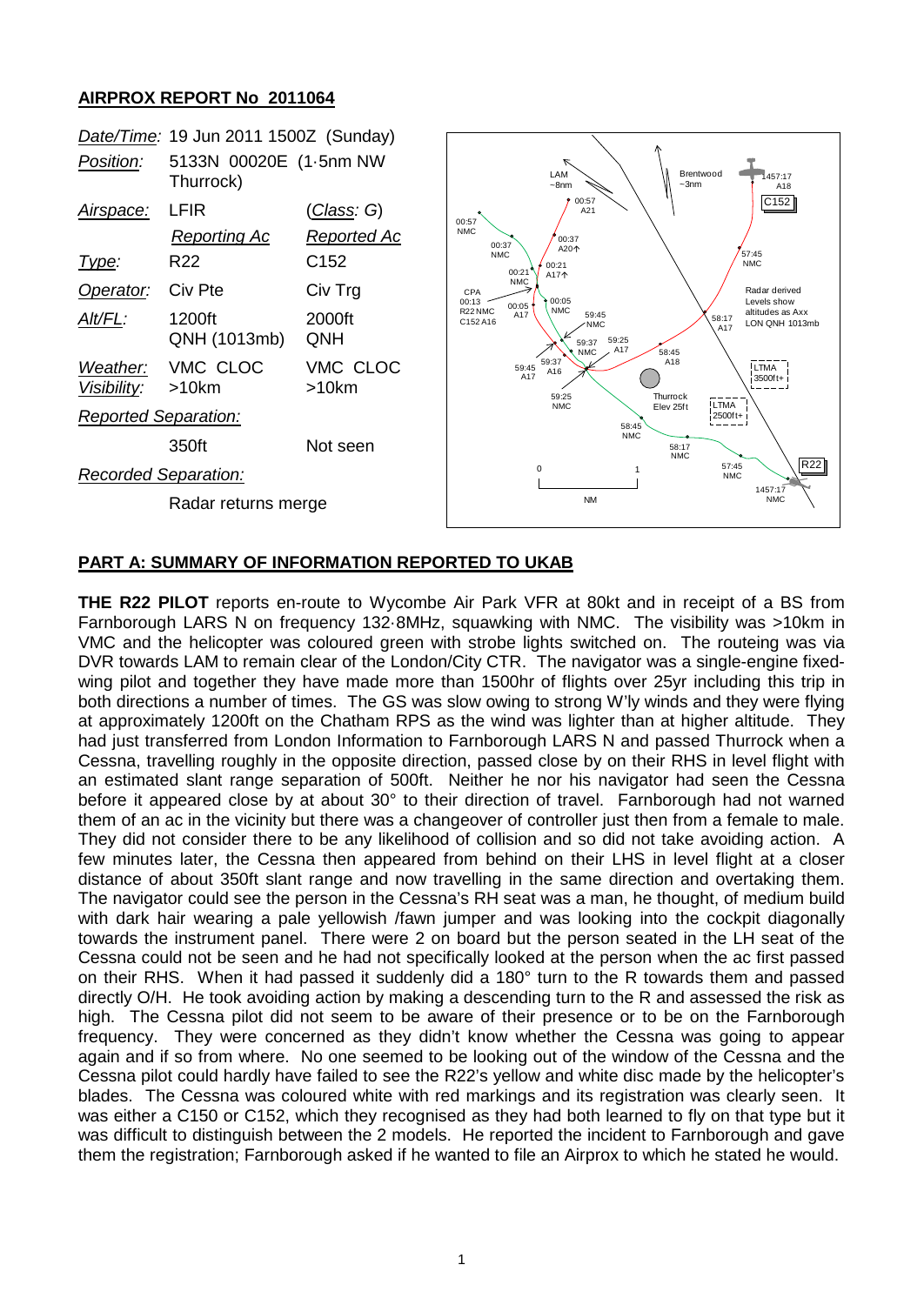**THE C152 PILOT** reports that she was informed post flight that the ac she was flying at the time was involved in an Airprox. At the time she was conducting a trial lesson flight from Stapleford during which she normally demonstrated pitch/roll and yaw at 2000ft and 90kt. The visibility was >10km in VMC and the ac was coloured white /red with anti-collision light switched on. The usual routeing was to the E of Brentwood and return following the M25 whilst listening out with Stapleford Radio. She did not see the reporting ac.

**THE FARNBOROUGH LARS N CONTROLLER** reports the sector was busy and he was using the whole of his SSR block allocation owing to traffic intensity. The R22 pilot called when in the vicinity of the Thames at 1200ft and was readable strength 2 improving to strength 3. At about 1500Z when the helicopter was in the vicinity of Thurrock the pilot reported an ac to be flying at dangerous angles close to his helicopter and reported its registration. Later when he requested if the R22 pilot wished to file an Airprox, the pilot acknowledged with an, "affirm, after landing". The R22 was in transit at 1200ft in an area of poor RT coverage at low altitude and the flight was under a BS.

**ATSI** reports that the Airprox occurred at 1500:13, within Class G airspace, 1·5nm to the NW of Thurrock Airfield, which does not have an ATZ.

The reporting flight was an R22 that was on a VFR flight from Le Touquet to Wycombe, in receipt of a BS from Farnborough LARS N and squawking 5033. The second ac was a C152 on a local VFR training flight operating from Stapleford and in communication with Stapleford Radio.

The Farnborough controller was operating as LARS N and reported the sector being busy with all available SSR codes allocated due to traffic intensity. The controller reported that the R22 helicopter in transit at 1200ft was operating in an area of poor RT coverage.

The weather for London City Airport was: METAR EGLC 191450Z 28015KT 9999 SCT040 18/07 Q1013 RERA=

The R22 flight contacted Farnborough LARS N at 1450:20. The controller reported the R22 RT as readability 2. The R22 pilot reported routeing from Le Touquet to Wycombe at 1200ft on QNH 1017 and requested a BS. The controller allocated a squawk of 5033 and passed the London QNH 1013. The radar recording shows the R22, 6·9nm SE of Thurrock Airfield with NMC altitude reporting. Shortly afterwards the controller agreed a BS.

At 1457:17 the radar recording shows the R22 positioned 2nm SE of Thurrock and the C152 tracking S, 2·3nm NNE of Thurrock squawking 7000 and indicating an altitude of 1800ft. Shortly afterwards at 1347:45 the C152 turns onto a SW'ly track. The radar recording shows both ac tracking towards Thurrock on converging headings.

The two ac continue to converge with the C152 maintaining an altitude of 1700ft. At 1459:25, the radar recordings shows both ac are in close proximity with labels overlapping at a position 0·7nm W of Thurrock. Shortly afterwards the tracks cross and the C152 turns onto a track which parallels the R22 at a range of approximately 0·1nm.

At 1500:05 the radar recording shows the C152, indicating an altitude of 1700ft, commenced a R turn and at 1500:13 the Airprox occurs when the ac's tracks cross. The radar recording shows the ac labels merge with the C152 indicating an altitude of 1600ft. The R22 pilot's written report indicated that the R22 was at 1200ft on QNH 1013. The tracks then diverge with the C152 tracking N.

At 1500:56, the R22 pilot reports, *"????? Erm flying dangerously just north of Wh- yeah Thurrock airfield erm and er coming extremely close to me from several different angles we have his registration number."* The controller asked for confirmation of the flight calling and the R22 pilot confirmed that the other ac had come into close proximity adding, *"confirm it came from behind and on top of me."* The pilot confirmed his intention to file an Airprox after landing. The controller advised that Stapleford was busy and transferred the flight to the Stapleford frequency.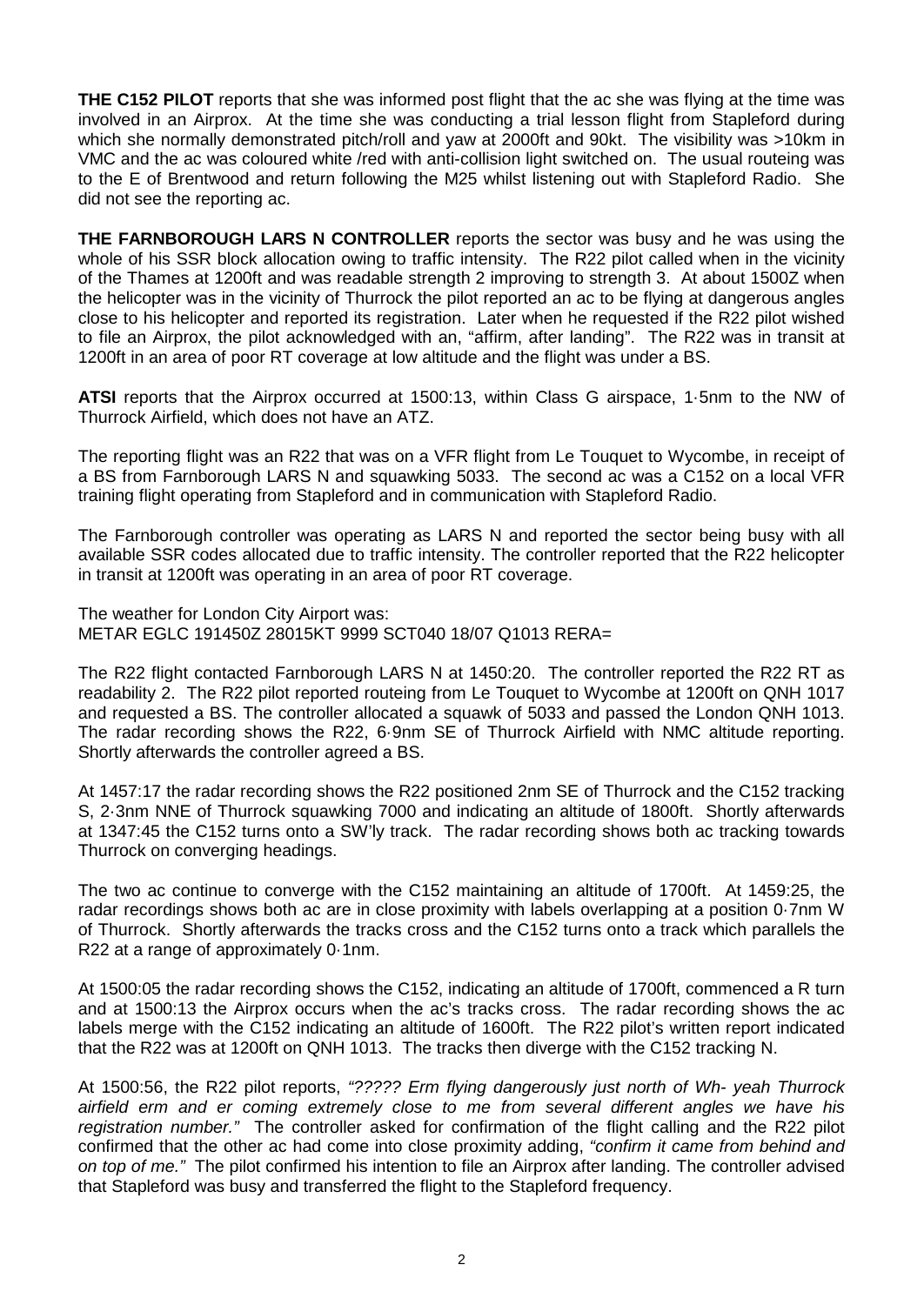The Airprox occurred in Class G airspace. The C152 flight was not in receipt of an ATS. The R22 flight was in receipt of a BS in an area of poor RT coverage at 1200ft. The Farnborough LARS N controller was operating a busy sector with high workload and was not aware of the other traffic. CAP 774, UK Flight Information Services, states:

'Within Class F and G airspace, regardless of the service being provided, pilots are ultimately responsible for collision avoidance and terrain clearance, and they should consider service provision to be constrained by the unpredictable nature of this environment.'

'A Basic Service is an ATS provided for the purpose of giving advice and information useful for the safe and efficient conduct of flights. This may include weather information, changes of serviceability of facilities, conditions at aerodromes, general airspace activity information, and any other information likely to affect safety. The avoidance of other traffic is solely the pilot's responsibility.'

'Basic Service relies on the pilot avoiding other traffic, unaided by controllers/FISOs. It is essential that a pilot receiving this service remains alert to the fact that, unlike a Traffic Service and a Deconfliction Service, the provider of a Basic Service is not required to monitor the flight.'

'Pilots should not expect any form of traffic information from a controller, as there is no such obligation placed on the controller under a Basic Service outside an Aerodrome Traffic Zone (ATZ), and the pilot remains responsible for collision avoidance at all times. However, on initial contact the controller may provide traffic information in general terms to assist with the pilot's situational awareness. This will not normally be updated by the controller unless the situation has changed markedly, or the pilot requests an update. A controller with access to surveillance derived information shall avoid the routine provision of traffic information on specific aircraft, and a pilot who considers that he requires such a regular flow of specific traffic information shall request a Traffic Service. However, if a controller considers that a definite risk of collision exists, a warning may be issued to the pilot.'

The Airprox occurred when the 2 flights operating under VFR came into close proximity. The R22 flight was in receipt of a BS from Farnborough LARS N. Under a BS there is no obligation placed upon the controller to provide TI. However, if a controller considers that a definite risk of collision exists, a warning may be issued to the pilot. The LARS N controller was operating on a busy sector with a high workload. The controller was not aware of the C152 and there was no requirement for the controller to monitor the R22 flight.

## **PART B: SUMMARY OF THE BOARD'S DISCUSSIONS**

Information available included reports from the pilots of both ac, transcripts of the relevant RT frequencies, radar video recordings, reports from the air traffic controllers involved and reports from the appropriate ATC authorities.

Since the Airprox occurred in Class G airspace, both pilots had equal responsibility to maintain separation from other ac through see and avoid. Although the R22 flight was under a BS from Farnborough, the controller was busy and did not notice the R22 and C152 converging. There was no requirement for LARS N to monitor the R22 on radar, nor to provide TI. Members agreed that there had been ample opportunity for both crews to see each other as they approached, the C152 flight initially having right of way during its first pass of the R22. However, during any encounter the RoA regulations rely on crews sighting a potential confliction beforehand. On this occasion, the R22 pilot saw the C152 late as it converged from the N and then crossed about 500ft above whilst turning through a W'ly heading; the R22 passed unsighted by the C152 pilot. Thereafter, unbeknown to the R22 pilot, the C152 pilot had unwittingly turned onto a parallel course to his L at close quarters, still unsighted. The R22 pilot then saw the C152 again, as its pilot unknowingly slowly overtook the helicopter, and became concerned as the C152 pilot was apparently unaware of their presence before the flight executed a R turn to cross just ahead and about 350ft above. The R22 pilot